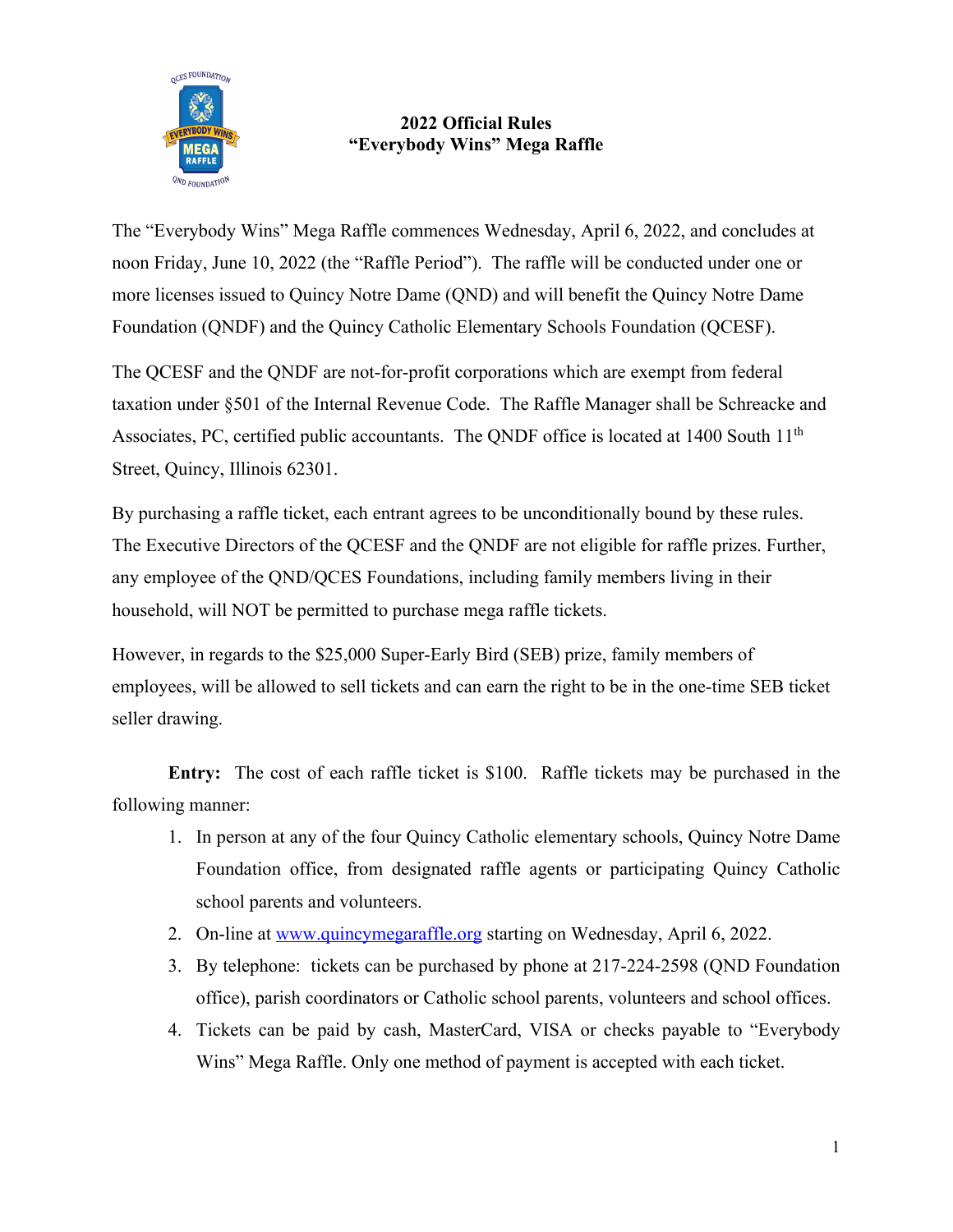A maximum of 4,000 tickets will be sold. Each ticket will be separately numbered in serial form. Payment must accompany purchased ticket and may be paid by personal check, cashier's check, money order, cash or credit card. In such case, the raffle ticket shall serve as the entrant's receipt. Any payment received after the first 4,000 tickets have been sold and registered in the database will be returned. All sales shall be final and no refund will be made, except at the sole discretion of the Quincy Notre Dame Foundation.

A manager designated by QNDF shall maintain a registry of the name, address and telephone number of the owner of each ticket sold. Raffle prizes will be issued only to the registered owner of a winning raffle ticket. The Raffle Manager shall reserve the right to disqualify entries deemed invalid by reason of improper or insufficient payment, material misrepresentation of fact by the purchaser or any other rule violation or material defect which renders the awarding of the prize improper, illegal or practically unfeasible.

Neither QCESF, QNDF, nor the Raffle Manager will be liable for any alleged losses arising from defective printing, lost or misdirected proceeds of sale or any other failure of performance, beyond the refund of the sale price of a ticket or tickets, as determined in the sole discretion of QNDF or the Raffle Manager. In the event an entrant is refunded the purchase price for one or more tickets, such tickets may be resold and prizes awarded free and clear of any claim from the entrant receiving the refund.

**Drawings:** Forty-two (42) random drawings will be conducted under the supervision of the Raffle Manager. Entrants need not be present to win. A schedule for "Fantastic Friday" drawings is attached as Addendum 1.

Each ticket is eligible for all additional (42) random drawings. The winning ticket of a Fantastic Friday drawing will be eligible for additional Fantastic Friday drawing prizes. To be eligible for the Super-Early Bird drawing, your ticket must be turned into the QNDF office by 4 p.m. on Friday, April 29, 2022, **or before all 4,000 tickets are sold.**

**Notification:** All winning entries will be deemed the winner of the prize for that particular drawing and will be notified by phone or mail based on the information provided by the entrant. If a winning entrant cannot be located or fails to respond to good-faith attempts to contact the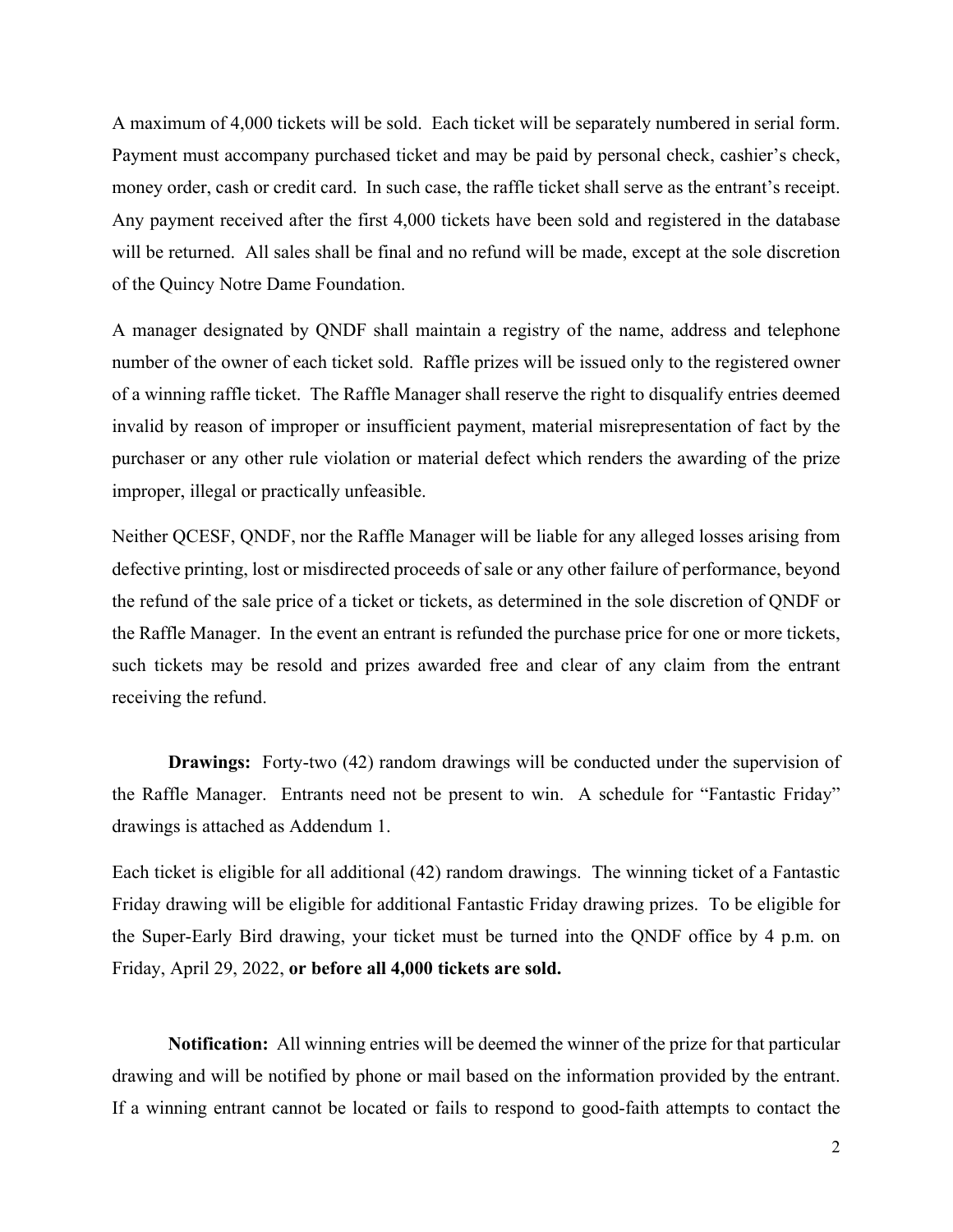winning entrant by 4:30 p.m. thirty (30) business days after the drawing, the raffle prize will be deemed forfeited and the prize will be split evenly between the two benefitting organizations.

By accepting a prize, each entrant shall be deemed to grant their permission for the use of their name and likeness for advertising and promotion of the Mega Raffle without further compensation. Prizes will be paid by check and may be claimed at the QNDF office.

**Prizes:** One (1) Super-Early Bird (SEB) drawing will take place on Friday, May 20, 2022. The drawing will be for \$25,000 cash. All ticket sellers and purchasers are eligible for the one (1) SEB drawing. The deadline to qualify is 4:00 p.m. on Friday, April 29, 2022, at the QNDF office, **or before all 4,000 tickets are sold**. The SEB ticket purchaser must be an individual and cannot be an organization.

- 1. Fantastic Friday Drawings: The six (6) winners of the three (3) Fantastic Friday drawings will each receive \$500.
- 2. Top Ticket Sellers: The person selling the most tickets will win \$500. The person selling the second highest number of tickets will receive \$250.
- 3. Grand Prize: The Grand Prize winner will receive \$100,000.
- 4.  $2<sup>nd</sup> Place Drawing: The winner of the  $2<sup>nd</sup>$  Place Drawing will receive $20,000.$
- 5.  $3<sup>rd</sup>$  Place Drawing: The winner of the  $3<sup>rd</sup>$  Place Drawing will receive \$10,000.
- 6.  $4<sup>th</sup>$  through  $7<sup>th</sup>$  Place Drawings: The winners of the  $4<sup>th</sup>$  through  $7<sup>th</sup>$  place drawings will each receive \$1,000.
- 7.  $8<sup>th</sup>$  through 15<sup>th</sup> Place Drawings: The winners of the  $8<sup>th</sup>$  through 15<sup>th</sup> place drawings will each receive \$500.
- 8. 16<sup>th</sup> through 25<sup>th</sup> Place Drawings: The winners of the 16<sup>th</sup> through 25<sup>th</sup> place drawings will each receive \$250.
- 9. 26<sup>th</sup> through 35<sup>th</sup> Place Drawings: The winners of the 26th through  $35<sup>th</sup>$  place drawings will each receive \$100.

**Disclaimer:** If the QCES and QND Foundations do not sell 4,000 tickets by noon on Friday, June 10, 2022, the QCES and QND Foundations reserve the right to withdraw initial prizes and the raffle will become a "50/50" raffle. In such event, \$10 of each ticket sold shall be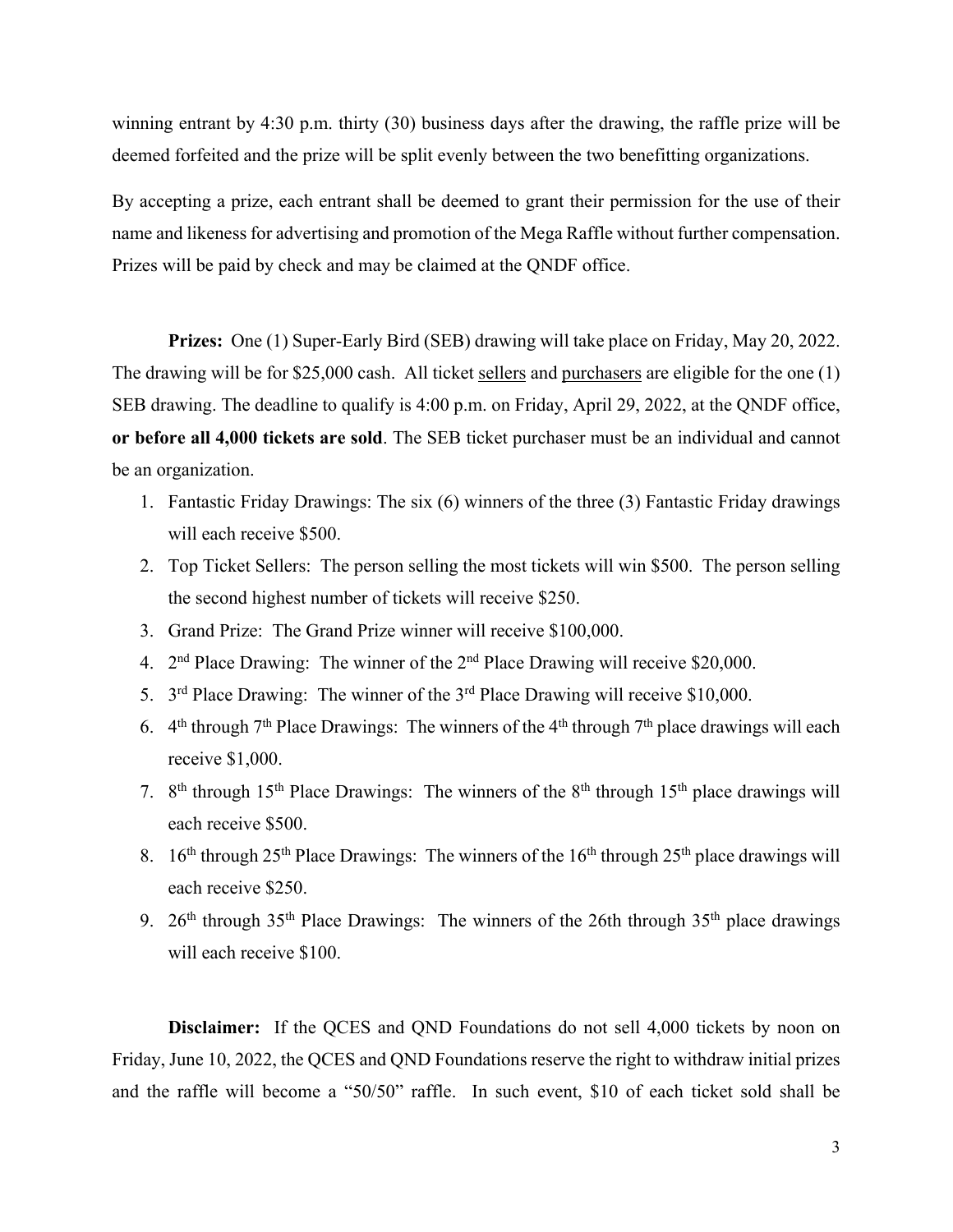distributed to the participating Quincy Catholic School(s) as designated by the purchaser. The balance of the proceeds shall then be divided equally between QCESF and QNDF (50%) and the raffle winner (50%). Cash prizes will be reduced pro-rata. No sales incentive prizes shall be awarded in the event the raffle does become a 50/50 raffle.

**Taxes:** Each winning entrant shall be solely responsible for payment of federal, state and local taxes resulting from the receipt of any prize including the vehicle and the Super-Early Bird prize.

**Proceeds:** The net proceeds of the Mega Raffle will benefit the QCESF and QNDF equally and shall be used solely for their charitable purposes.

**General Conditions:** The Mega Raffle is subject to these rules and no other written or oral representations shall alter or affect the validity and applicability of these rules, unless required by law. By accepting a prize, the entrant releases QCESF, QNDF, the Raffle Manager, their officers, Directors, employees, representatives and agents and any person materially participating in the conduct of this raffle from any claim or liability arising from the conduct of this raffle and in no event shall any entrant claim damages in excess of the purchase price of their ticket or tickets.

QCESF, QNDF, and the Raffle Manager reserve the right to disqualify any entrant found to be in violation of these rules. Any dispute regarding these rules or the conduct of the Mega Raffle will be governed by the laws of the State of Illinois and the venue for any proceeding to enforce, interpret or vacate these rules, or to impose any claim of liability against the above-named entities and individuals arising from the conduct of the raffle, shall be the Circuit Court of the Eighth Judicial Circuit, Adams County, Illinois.

**Extension of Raffle Period:** QCESF and QNDF reserve the right to extend the period of the raffle up to 90 days, in its sole discretion.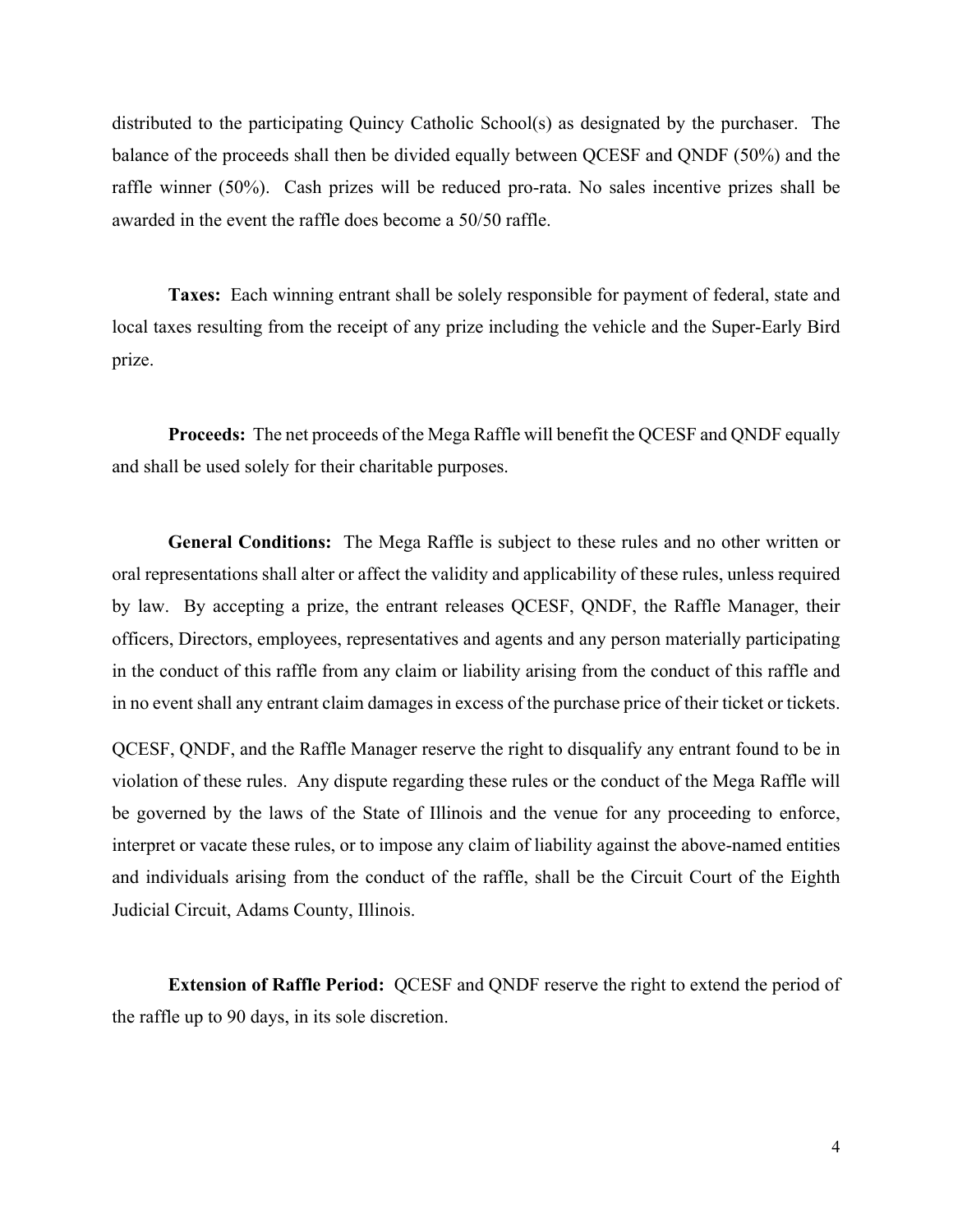**Privacy:** All personal information collected by the organizers and managers of this raffle will be used for the administration of the raffle only and such information will not be shared or otherwise distributed except as necessary to conduct the raffle.

**Official Rules and Winners List:** A list of all prize winners will be posted on the Mega Raffle website (www.quincymegaraffle.org) on June 12th, 2022. These rules may be obtained by sending a self-addressed, stamped envelope to: Quincy Notre Dame Foundation, 1400 South 11<sup>th</sup> Street, Quincy, IL, 62301, or online at www.quincymegaraffle.org, www.quincynotredame.org, or www.quincycatholicschools.org.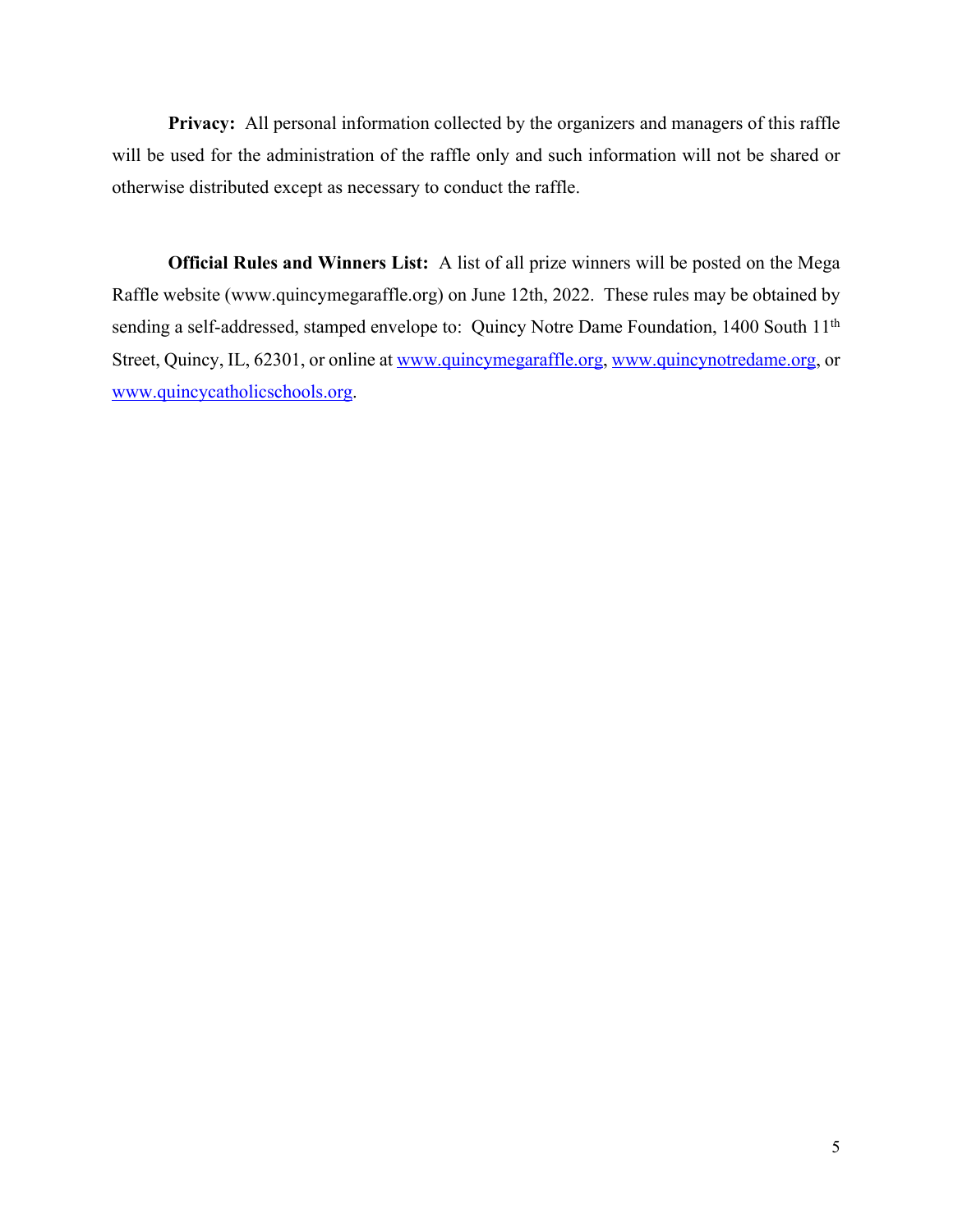## **Addendum 1:**

## **April 2022:**

| <b>Sunday</b> | <b>Monday</b>           | <b>Tuesday</b> | Wednesday                                                                    | Thursday       | Friday                                                                                 | Saturday |
|---------------|-------------------------|----------------|------------------------------------------------------------------------------|----------------|----------------------------------------------------------------------------------------|----------|
|               |                         |                |                                                                              |                | $\mathbf{1}$                                                                           | 2        |
| 3             | $\overline{\mathbf{4}}$ | 5              | $6\overline{6}$<br><b>Mega Raffle</b><br><b>Tickets Go on</b><br><b>Sale</b> | $\overline{7}$ | 8                                                                                      | 9        |
| 10            | 11                      | 12             | 13                                                                           | 14             | 15                                                                                     | 16       |
| 17            | 18                      | 19             | 20                                                                           | 21             | 22                                                                                     | 23       |
| 24            | 25                      | 26             | 27                                                                           | 28             | <b>29</b><br><b>SEB</b><br><b>Deadline at</b><br>4pm<br>*unless<br>already<br>sold out | 30       |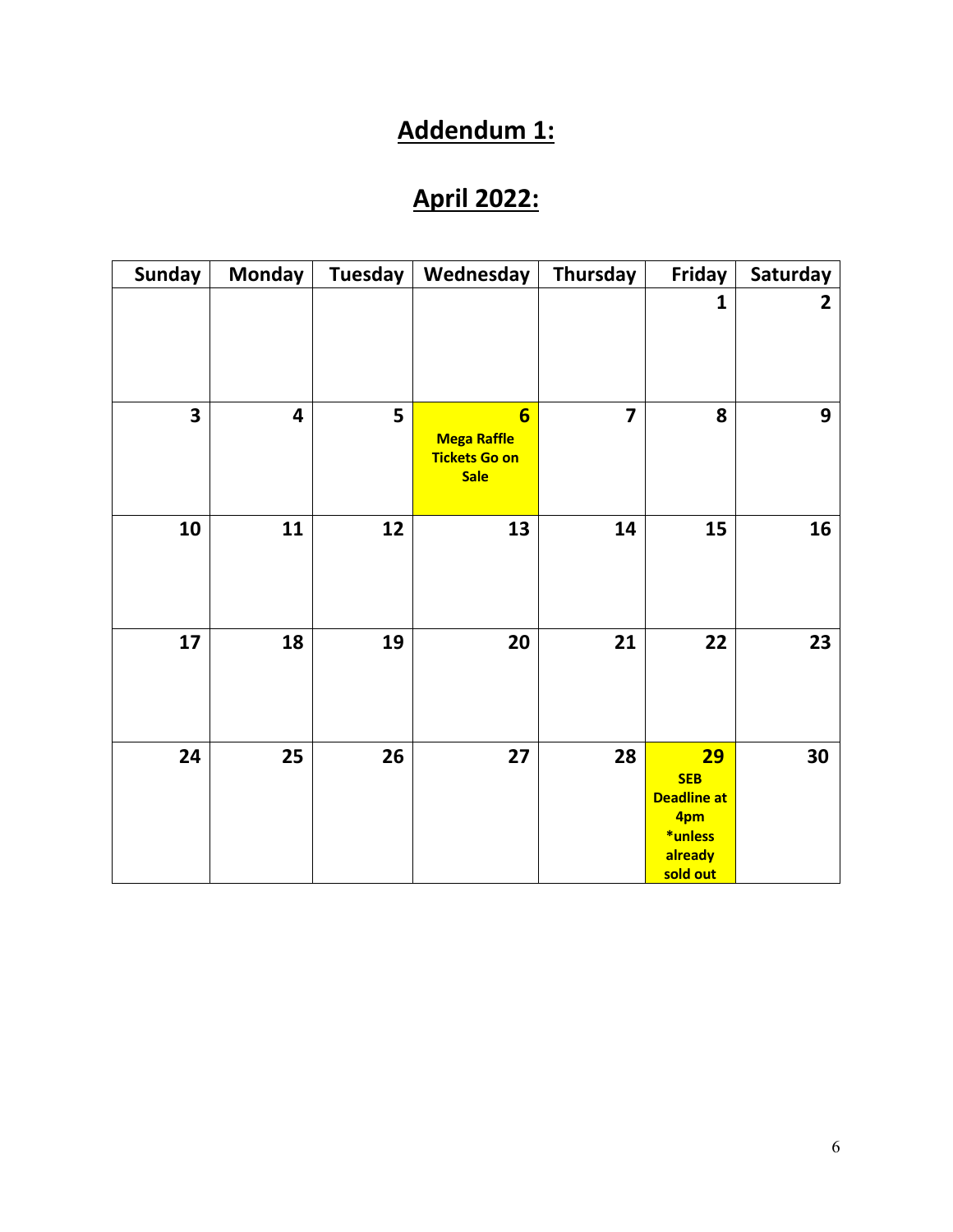# **May 2021**

| <b>Sunday</b> | <b>Monday</b>  | <b>Tuesday</b>          | Wednesday | Thursday       | Friday                                                                                                                 | Saturday                |
|---------------|----------------|-------------------------|-----------|----------------|------------------------------------------------------------------------------------------------------------------------|-------------------------|
| $\mathbf{1}$  | $\overline{2}$ | $\overline{\mathbf{3}}$ | 4         | 5              | 6                                                                                                                      | 7                       |
| 8             | 9              | 10                      | 11        | 12             | 13                                                                                                                     | 14                      |
| 15            | 16             | 17                      | 18        | 19             | 20<br>\$25,000<br><b>SEB</b><br><b>Drawing</b><br>on 97.9<br><b>KICK-FM</b>                                            | 21                      |
| 22            | 23             | 24                      | 25        | 26             | 27<br>2-\$500<br><b>Fantastic</b><br><b>Friday</b><br><b>Drawing</b><br>on 97.9<br><b>KICK-FM</b>                      | 28                      |
| 29            | 30             | 31                      | June 1    | $\overline{2}$ | $\overline{\mathbf{3}}$<br>2-\$500<br><b>Fantastic</b><br><b>Friday</b><br><b>Drawing</b><br>on 97.9<br><b>KICK-FM</b> | $\overline{\mathbf{4}}$ |